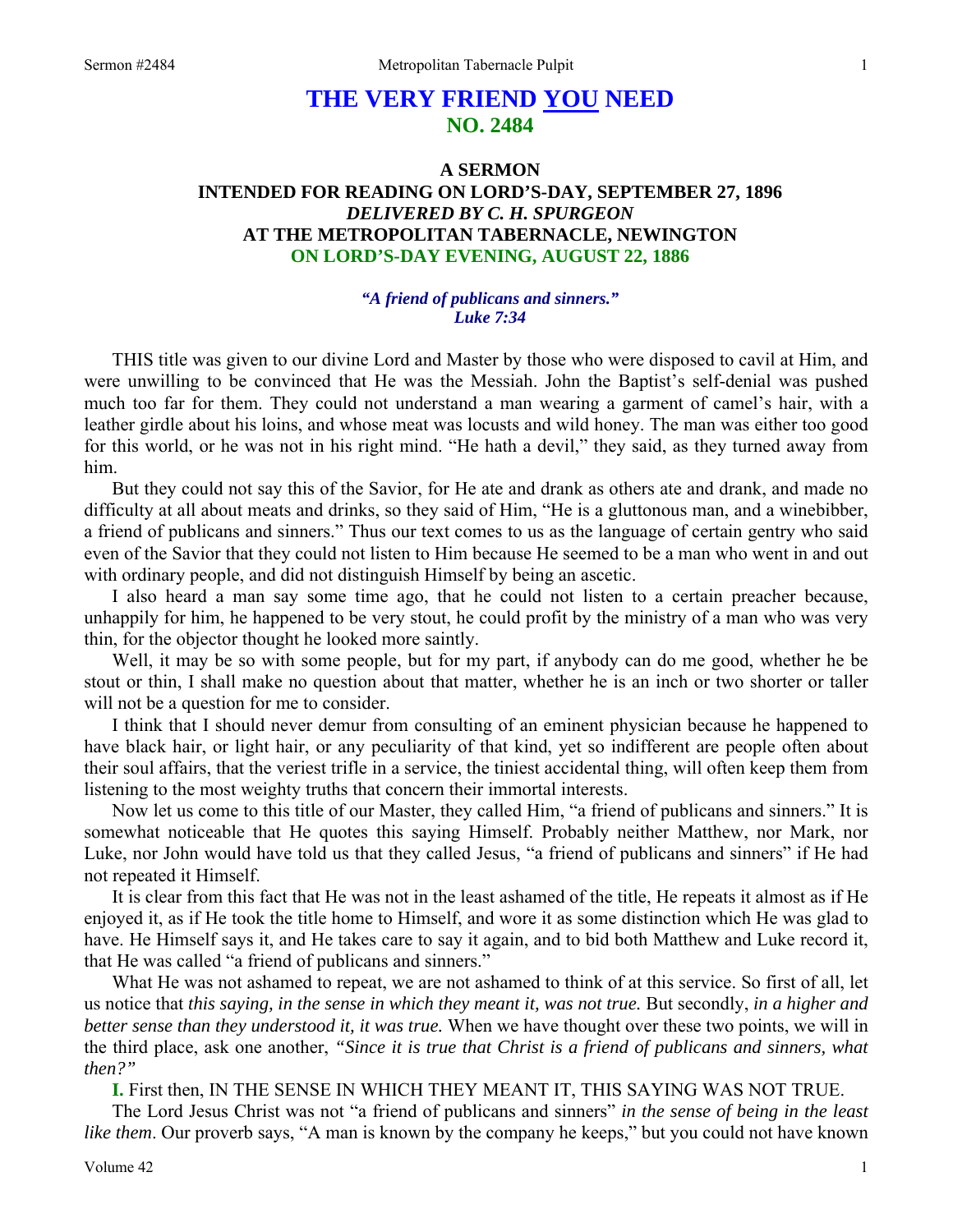the Lord Jesus Christ by the company He kept. It would be strictly true to say of Him that He was "holy, harmless, undefiled, and separate from sinners," that even when He was present with them, and received them, and ate with them, yet still there was a grave distinction between Him and them, so that you could never consider Him to be of the same class with them.

No, brethren, His bitterest enemies could not truly lay any sin to His charge, they had to hire false witnesses to make up an accusation against Him, and when they had made it up, there was really nothing in it. The quick-eyed prince of this world, Satan himself, could find nothing sinful in Him, and the princes of this world, whose eyes, through their malice, had become like the eyes of lynxes, yet could not discover anything for which they could blame Him.

He was not like them, He was not like any sinner, He was not like the drunkard, He was not like the adulterer, He was not like the thief, nor was He in the least like the hypocritical Pharisee who, with all his attempts to appear righteous, was not really like the Savior. So, Christ was not "a friend of publicans and sinners" in the sense of being like them.

And in the second place, He was not "a friend of publicans and sinners" *in the sense of aiding or abetting them in evil*. He never said a single word that could encourage any man to sin. He never did a single act by which any man would have said that he was helped to be a transgressor. I do not suppose that any other man ever lived who could be truthfully said to be harmless, for all of us do some harm, even if unconsciously.

Our example, either in its defects or in its excesses, must be injurious to somebody. Even those who endeavor to keep their example as pure, and clean, and worthy of imitation as possible, yet peradventure sometimes lose their temper, or occasionally speak unadvisedly with their lips, or now and then forget what they ought to have remembered, and thus incidentally do harm, but our Lord Jesus Christ never did.

No one among us here was ever led by the example of Christ to do harm. That example is matchless in this respect, that if we copied it as far as it is imitable, we should only have copied perfection and followed on after the highest virtue. There may be some who join with publicans and sinners, so eating and drinking with them as to encourage gluttony and drunkenness, so singing and laughing with them as to multiply wantonness and uncleanness, but this could never be said of the Savior. He was not like them, nor did He aid them, so He was not, in that sense, a "friend of publicans and sinners."

And furthermore, *He never uttered principles which would encourage persons in sin,* or which would help their consciences to be quiet while they indulged their vices. Alas! in modern times there have been some who, even from the pulpit, have taught men that sin is a trifle, and with regard to the future state, they have either denied its existence, or have tried to make it so pleasant to the ungodly, that it seems if you followed the preacher's leading, you might as well die impenitent as fall asleep a believer in Jesus. They have either denied that there is any wrath to come, or they have smoothed it over and made the descent to the pit to be pleasant to men.

This is setting a trap to catch men's souls, but so did not Christ. Much as He loved the sinner, He denounced his sin, and proclaimed the judgment to come in words most striking and terrible. Where can you find, in all the books you may read—even in the writings of those mediaeval preachers which are so generally condemned, or in the works of those old-fashioned Puritanic preachers who are so sneered at nowadays—words that equal in their crash of terror the sayings of our Lord Jesus Christ?

O sirs, if you do not care to read the epistles, read the records of the four evangelists, and note what Jesus said, He never made the way of sin to appear pleasant, nor tried to minimize the dread result of iniquity. No, He was not in that sense, "a friend of publicans and sinners." He was a better friend to them than He would have been if He had acted like that. He dealt more honestly with them, and did not smooth their path with flatteries.

And once again, Jesus was not "a friend of publicans and sinners" *in the sense that He ever courted popularity among them*. Many of them would have taken Him by force and made Him a king, but He hid Himself from them. They "drew near unto him for to hear him," but He never said a single syllable to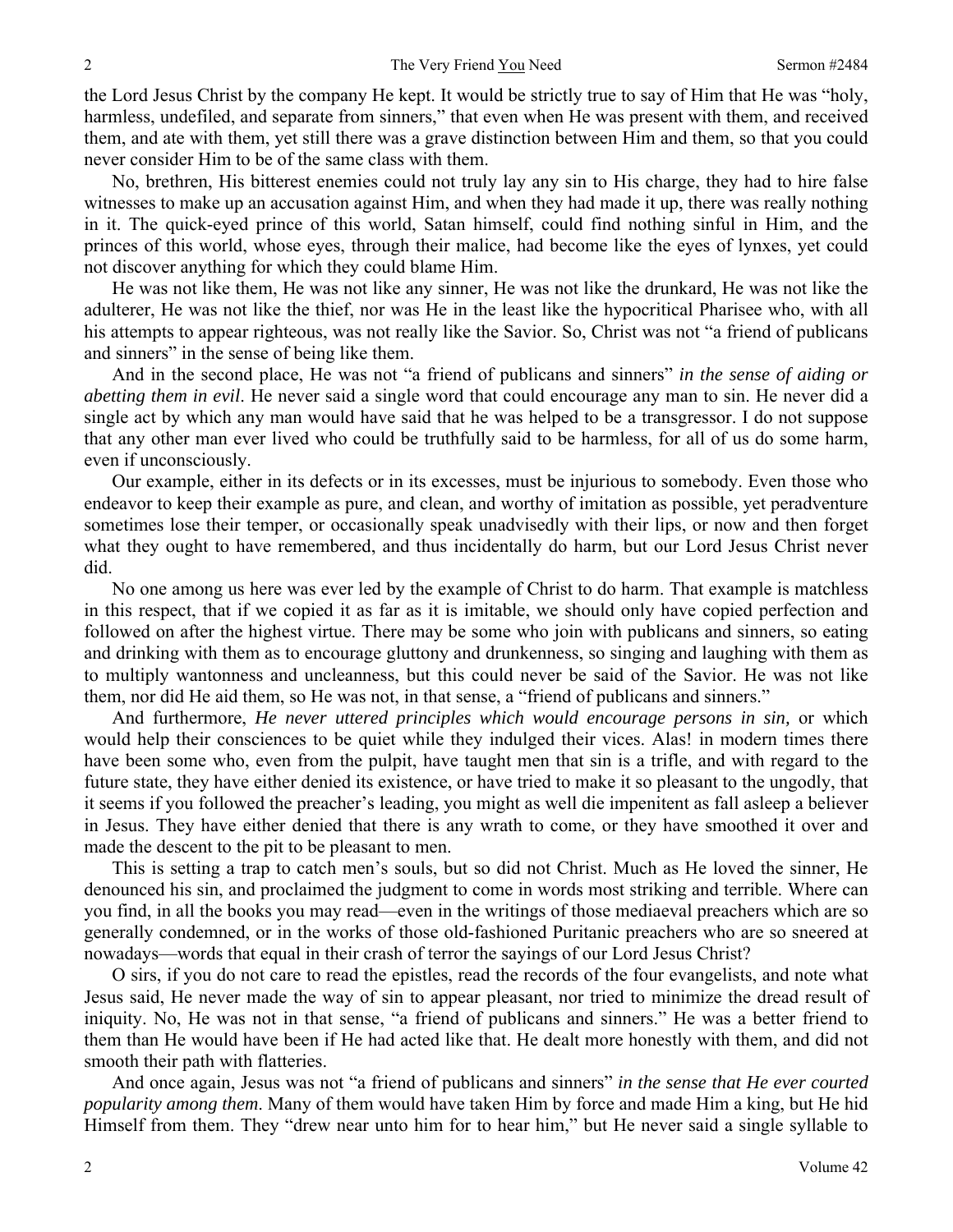pander to their depraved tastes, or to ease them in their consciences while continuing in their sins. No, He sought not them, but theirs. He aimed at winning their souls, but not at winning their applause.

I heard of one who at the election, advertised himself as, "the friend of the working man." I daresay the working man would find it difficult to discover any particular friendship in him, now that he has become a Member of Parliament. It is very easy to profess to be a friend of anybody when there is something to be gained by it, but our Lord and Savior had nothing to get out of those He met while here on earth. He had everything to give to them, and He did give all that He had, yea, and Himself also, but He never cajoled them, or sought their friendship, that He might win their acclamations.

So it was not true that He went about among men trying to ingratiate Himself with the lowest of the low and the vilest of the vile. Nothing of the kind, Christ always stands out before us as the advocate and pattern of everything that is pure, and true, and right, and noble, so that, in the sense intended by these cavilers, He was not "a friend of publicans and sinners."

**II.** But now, dear friends, I have a much more pleasant matter to speak of when I say that IN A HIGHER AND BETTER SENSE, THIS SAYING WAS TRUE, and it is still true that Jesus Christ is "a friend of publicans and sinners."

He was, first of all, *a most hearty and affectionate friend to guilty men*. His whole soul was filled with love to men while they were yet sinners and enemies to Himself. It was this that made Him quit His Father's court, and all the royalties of heaven, to come and be born in a stable, and laid in a manger, and to labor in a carpenter's shop, and to become the poorest of the poor, and the most despised and rejected of men.

All this was because He loved men, not only as men, but as guilty men. Their guilt excited His pity, for He knew the misery which lies concealed behind the apparent pleasure of sin, and to deliver guilty men from the consequences of their sin, He came to live where He could not have a place to lay His head, where at the last He did not even have a garment with which to cover His naked body. Our Lord Jesus was a truly sincere, intensely affectionate, earnest Friend, never before or after did any man have a nature so intensely affectionate as had the Lord Jesus Christ.

He always seems to me as if He combined in His blessed person both the sexes of our common humanity, as if He were the perfection of all that can be found in man and woman too, so tender and so gentle, and yet so strong. The masculine, with all its force, and the feminine, with all its gentleness and sympathy, were united in Christ. He never thought of sinners without love, never looked at them without pity, never heard their cruel words without returning them good wishes, never saw their miseries without being moved with compassion. He was a model of gentleness such as you and I may well desire to imitate, but shall never reach. He was "a friend of publicans and sinners" in the intense affection of His heart.

You need not wonder, therefore, that I add in the next place, that He was "a friend of publicans and sinners" *in a very practical manner,* for intensity of heart is sure to bring forth fruit. Tell me that you love me, and it will come to very little if you only love me in words, but if there be true love, there will be corresponding action, there will be proofs of that affection. Our Savior proved His love to men in His very coming to this earth, as I have already said, but when He was here, He went about doing good. He never was invited to do good to any and refused, however lowly—and let me add, however polluted they might be, they were always welcome to His benediction.

He went about preaching the Gospel which could elevate those who were fallen, and comfort those who were despairing. And at the last, He proved His love in the highest conceivable manner. If a good shepherd laid down his life for his sheep, and in doing so was proved to be good, did not Jesus do so? Let me quote those blessed words of the apostle Peter—there is more music in them than in all Homer's poetry—"Who his own self bare our sins in his own body on the tree." That we might live, He died. That we might be cleansed from our iniquities, the Lord hath laid them all on Him.

O sinners, Christ is indeed your Friend, since, by His death, He has already done for you all that almighty love could suggest, and omnipotent love could carry out. Yea, and rising from the grave and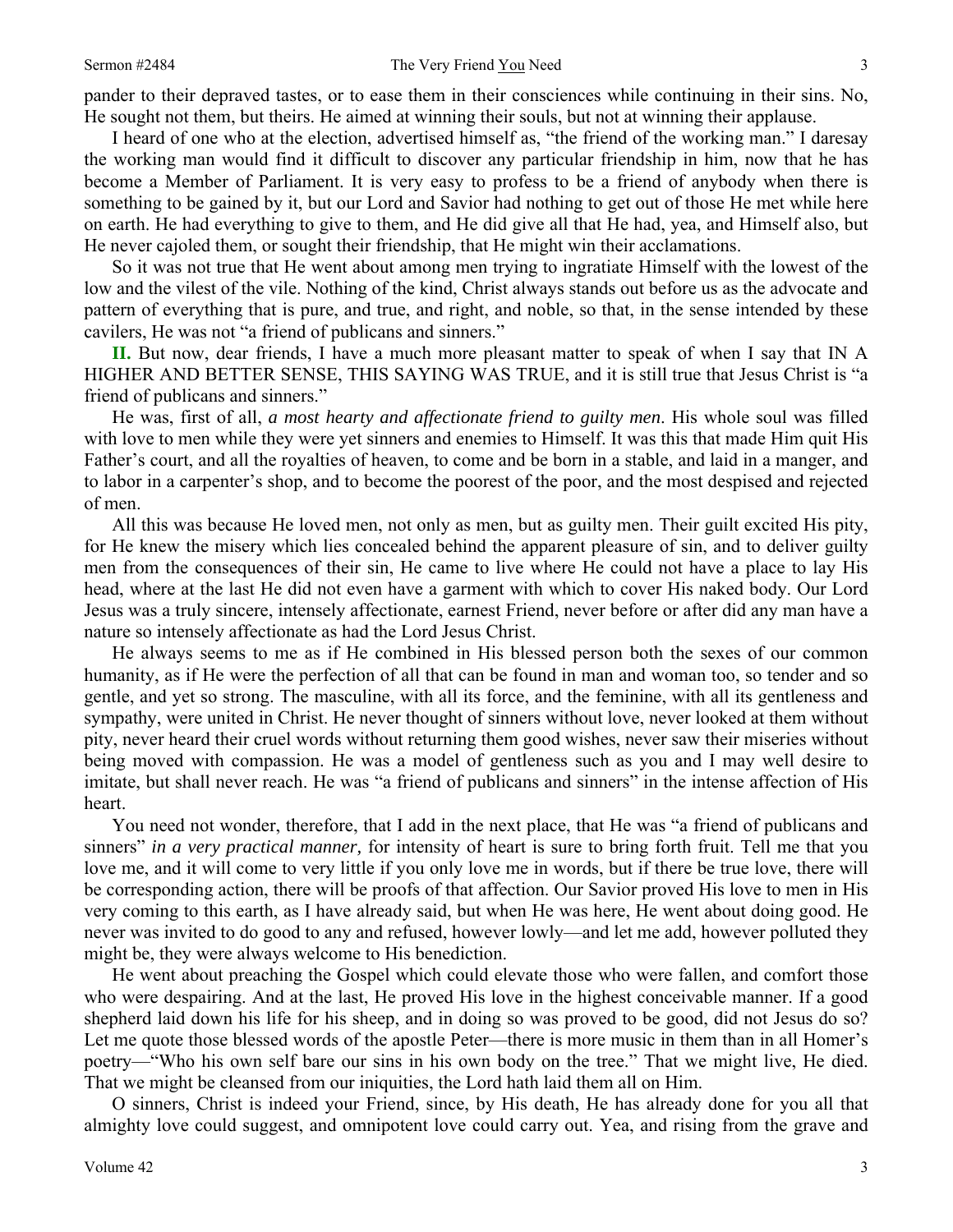mounting to His throne, He made intercession for the transgressors, and He continues to prove His love to sinners by daily pleading for them.

The prayer He commenced on earth has never closed, "Father, forgive them, for they know not what they do." Oh, yes, He is intensely, deeply affectionate within Himself, but He is abundantly and practically the Friend of sinners by what He does for them! How I wish that some of you would prove this by going to Him, that He might exercise upon you all the matchless skill of His inimitable grace!

Further, beloved, I call your attention to this fact, that our Lord Jesus Christ is the Friend of sinners *in the wisest possible sense*. He is affectionate and practical, but He is also wise. You know that there are several ways of proving yourself a man's friend. There is a man who calls upon one whom he regards as his friend and he says, "Friend, I need you to give me some drink," and his friend says to him, "There is the bottle, take as much as you like." A man who acts like that is only worthy to be called a foe.

The poor fellow has another friend upon whom he calls, and to his request his other friend replies, "I cannot give you strong drink, for I believe that it would greatly injure you. I look upon it as a mischievous thing, and I am afraid the habit of drinking is growing upon you. Excuse me, but I cannot give it to you." I think you will all agree that this last is much the wiser friend.

I know persons to whom, if you go and hint to them what advice you would like them to give you, they will give you that advice directly. When people come to me to ask for advice, I generally know that they have made up their minds as to the advice I am to give them, and if they find that I advise what they wish, they think me very wise.

A wise friend knows that though he might ingratiate himself for a moment by giving congenial advice, yet by and by, when it turns out for evil, he would have done his friend an ill turn, and would be blamed for having done so. The wise friend often throws cold water on our plans and says, "You are quite wrong," although we would have wished him to have said, "You are right."

The Lord Jesus Christ is such a wise friend that He says to the sinner, "Come, friend, if you would be happy, you must give up that sin." He does not say, "I will be your friend and help you through the scrapes into which you have got through your sin." "No," says Christ, "I will help you out of your sin if you will trust me, but if you will keep your sin, you will have to smart for it, and I will not help you out of that sorrow."

He comes to you, my dear friend, and He says, "You want to be happy, but that is not the most important point, you must first be holy before you can be happy." "O Lord Jesus!" says the sinner, "I want peace." "No," says Jesus, "you do not need peace yet, it would be injurious to you to have peace in your present condition, you must have purity first. I must first of all show you where you are wrong, and set you right." As He does it, sometimes we cry out, "It is very rough treatment Lord!"

I have known in cases of surgery, that a patient has been very anxious for the healing of the wound. "No," says the skillful surgeon, "not yet, there is much proud flesh which must first be taken away, we must not close this wound yet. It must be left open, for there is much that must still come forth from it if we are to have a permanent cure."

Thus does the Lord Jesus Christ often deal with sinners. He is their true friend even when He lays the axe to the root of their tree of self-righteousness, and begins to cut it down. He means to make sure work and abiding work, so He bids the sinner renounce his sin, repent of his transgressions, and seek that complete change of heart which will produce a radical change of life. Christ is "a friend of publicans and sinners" in a very wise sense.

And beloved, the Lord Jesus Christ is "a friend of publicans and sinners" *in a very intense sense*. There is an old proverb which says, "A friend in need is a friend indeed." Christ is the friend of sinners in their time of need. You, sir, have gone on in profligacy and extravagance till you are brought to beggary, yet even now you may come to Christ. You have ruined your health by sin, yet still may you come to Christ. Possibly you have even disgraced your character by some overt crime, yet you may come to Christ, and Christ will come to you.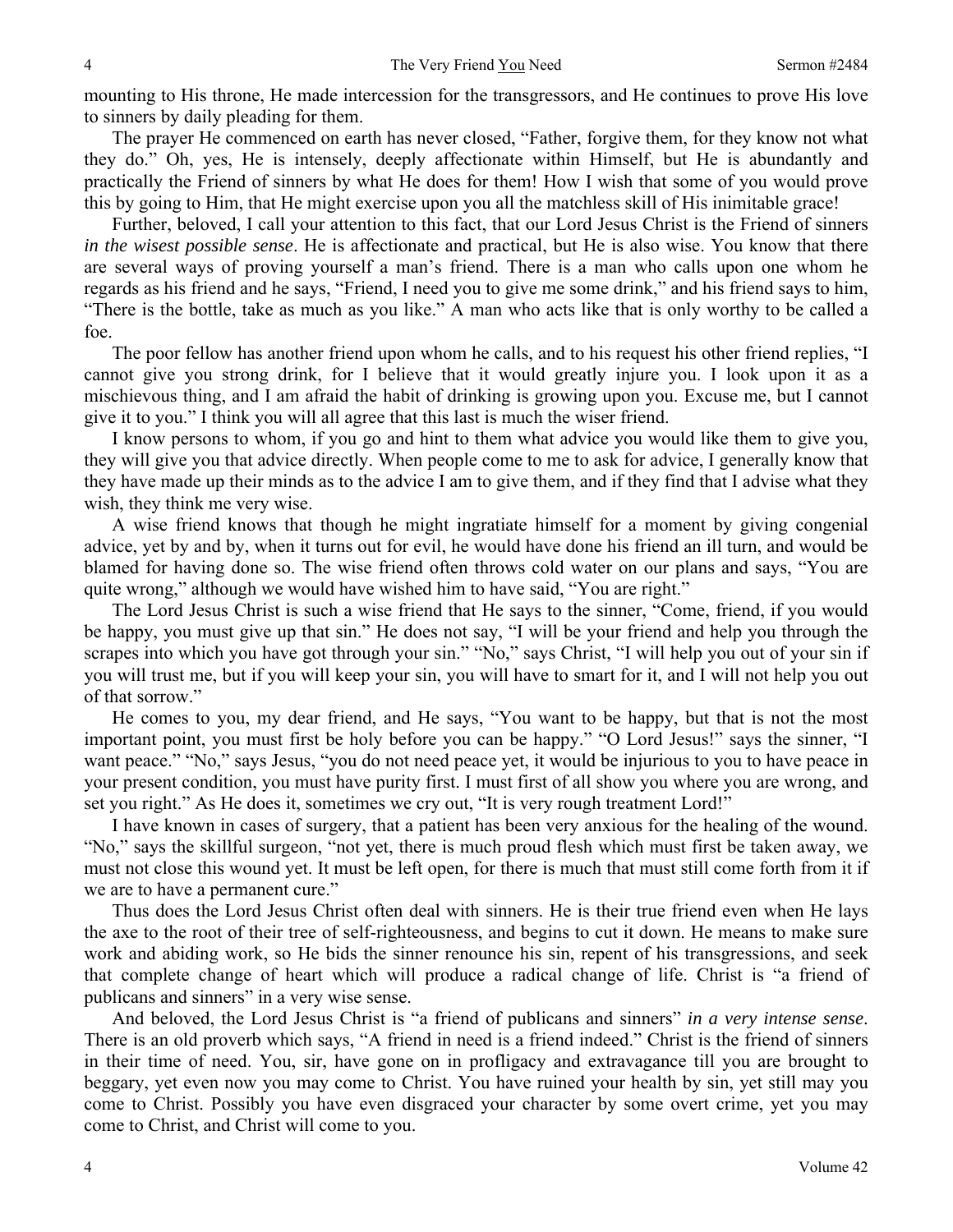"Oh, but nobody speaks to me!" He will speak to you, He will find you alone in your shame, and will speak to you words of saving power. Do I address some poor woman who has lost her character and is shunned by everybody? Jesus Christ comes even to you as you stand alone, and He says, "Neither do I condemn thee; go, and sin no more." The Lord Jesus likes to catch us when we are down at our very lowest, when others say, "Now he is down, keep him down," then Christ says, "Now he is down, up with him."

There is a story told about the Savior, I do not suppose that it is true, but it ought to be, for it is just what might have happened. It is an old tradition that one day, in the streets of Jerusalem, there lay a dead dog, and one kicked the body, and said that it had the mange, another kicked it and said, "How its bones stick out! What a cur it is!" But there came One, who stood by this dead dog and said, "What white teeth it has!" He had spied out the only good thing that could be found in the dead dog, and as He went on His way, the people asked, "Who was that?" and others answered, "It was Jesus of Nazareth."

As I have said, I do not suppose that story is true, yet it is just as Christ would have acted, and that is the way He does with people. He spies out some good thing or other, if there is any in them, or if there is no good thing in them, He still loves them till He loves them into goodness, for He knows the blessed art of getting hold of people at their worst, and there and then putting into them some point of brightness of character which delivers them from being utterly cast away.

My blessed Master likes picking sinners off the very dunghills of sin. How many poor captives has He fetched from prison house and set them free! How many has He gathered whom the devil himself had cast away as worn-out and good for nothing! These are the very persons that He takes and makes to be His beloved ones, who shall wash His feet with their tears, and wipe them with the hairs of their head. Yes, Christ Jesus is a friend of great intensity for He is a friend in need.

Our Lord Jesus Christ is also the friend of sinners *for constancy*. He is the friend of the sinner when he begins his sin, and He checks him. He is the friend of the sinner when he goes on in his sin, and He warns him. He is the friend of the sinner when he has grown old in sin, and still He holds him back. He is the friend of the sinner when the sinner gets to be, as it were, farthest gone of all—not only ripe, but rotten. Still does Jesus follow him, the wonderful perseverance of divine mercy is a theme that may well excite the marvel of angels.

O sirs, I wish you who have gone far into sin could but feel that still in His pity He looks upon you, and still in His love He pursues you! He is indeed the friend of sinners. You wrote "sinners" in very small letters once, and then you might have written "friend," in equally small letters, but now, you write in large capitals—"SINNERS." Oh, what a size the letters would be if they truly described you! But larger than all is that blessed word, "FRIEND." As you seem to grow in sin, He seems even more to grow in friendship, and so you sing to Him—

### *"Still doth Thy good Spirit strive— With the chief of sinners dwell."*

Oh, that He would lead you to believe this even now, so that you might fly into His arms! He is the friend of sinners for His constancy.

I have nearly exhausted my time, so I can only say, my Lord Jesus is the friend of sinners *in the largest conceivable sense*. There never was a sinner to whom He was not willing to be a friend. If you, poor sinner, will but seek Him, He will be found of you. In a revival perhaps there may be hundreds coming to Christ, do not think that you will be one too many. And in dull times there may seem to be none coming to Christ, do not think that He will refuse you because you are a lonely one.

Where do you dwell, my hearer? Perhaps on some lone moor, or in some far-away glen, or out in the bush, yet Christ is there, so seek Him in the silence of the evening. Or do you work in the midst of the busy city where all is noise and turmoil? Yet He will hear you, amidst the hum of labor and the din of traffic, your whispered prayer will reach His ear and heart.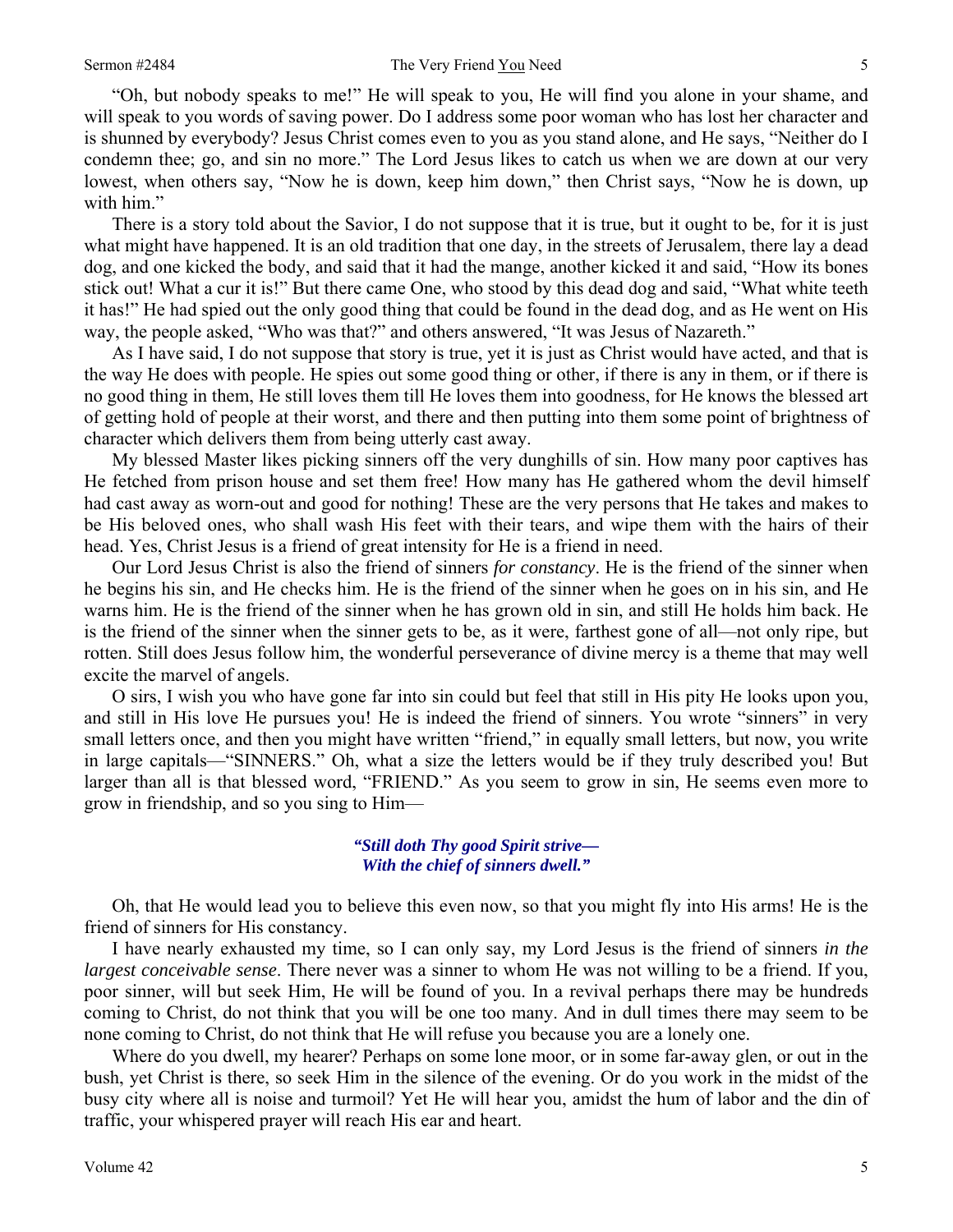## *"Jesus sits on Sion's hill, And receives poor sinners still,"*

and that at all hours of the night and all moments of the day. If He should refuse you when you go to Him, you will be the first whom He ever did refuse, and I am sure He will not begin with you. That cannot be, for Jesus said, "Come to me, all ye that labor and are heavy laden, and I will give you rest." He also said, "Him that cometh to me, I will in no wise cast out."

No, that will never be your case nor mine, beloved, if we come to Him, it is impossible. So let us rejoice that throughout all time, as long as there is a sinner out of hell, Christ is ready to be that sinner's friend.

**III.** So I shall close my discourse when I have asked and answered one more question—AS CHRIST IS THE FRIEND OF SINNERS, WHAT THEN?

Well first, let us do as the sinners used to do in His time, *they drew near to Him,* "Then drew near to Him all the publicans and sinners for to hear Him." There is a great crowd of people, what a dense throng! Who is that in the middle? It is Jesus of Nazareth, the great Messiah Prophet preaching. Who are those gentlemen standing on the edge of the crowd, wearing broad phylacteries, discussing among themselves, and sneering at the doctrine that is being taught? Those are the very respectable people who never do anything wrong, the Scribes and Pharisees, the learned men who know all that can possibly be known by anybody!

These people always stand at the very outside of the ring, but who are those in the middle of the throng? And straightway, some Pharisee holds up his hands in disgust and says, "It is perfectly shocking! Wherever the Nazarene goes, there is always a pack of the riff-raff round Him. Whenever He speaks, you notice that He is surrounded by a lot of tax-gatherers—the scum employed to gather the money for the Romans, for no Jew would do that unless he was very far gone.

Do you not see that there is one of them close to His side just now, listening to Him, and the tears are running down his checks? That is the kind of wretch to whom He preaches, and see that woman over there, that is the style of His hearers."

Now, why did men and women of that kind always get so close to Christ? It was because they felt that He was their friend. No, Rabbi Simeon, they will never come round *you,* so you need not trouble yourself upon that point, you can gather up your skirts and go home. They will not offend you by getting too close to your heels, for you are no friend of theirs. They know that, and somehow, sympathy draws people, while coldness repels them. I pray the Lord Jesus Christ to exercise that drawing influence over you, my dear friends. Knowing that you are sinners, come and listen to the sinners' friend. Read the writings of the four evangelists, and see what He has said to you, and whenever His Gospel is preached, or anything is said about Him, try to understand it, and accept it, you will do so if you are wise.

Next, not only draw near to Him, but *test Him as often as need arises*. There is nothing like putting Christ to the test. In a side street, not far from here, you may have seen in a window this notice, "If any poor girl upon the streets desires to escape from her sinful way of living, she will find a friend inside."

I felt very pleased when that notice in the window was pointed out to me, and I think that if I were a poor girl in that sad case, and wished to escape, I should go inside to see what the friend could do for me.

The Lord Jesus Christ has put in His window a message of this kind, "Any sinner of any sort who desires to be saved, let Him come to me." Now, do not merely stand at the window and read it, but come inside, my poor brother! Come inside, my sister! Come to Jesus, come to Jesus just now.

To get at Him, there is only this to be done, *just trust Him,* trust Him implicitly, wholly, solely, trust Him now. When you trust Him, then you are saved, for it is written, "He that believeth on the Son hath everlasting life." If you have trusted Christ, you have everlasting life, that act of faith proves that everlasting life has dropped into your bosom, and that Christ has said to you, "Your sins, which are many, are all forgiven you; go, and sin no more."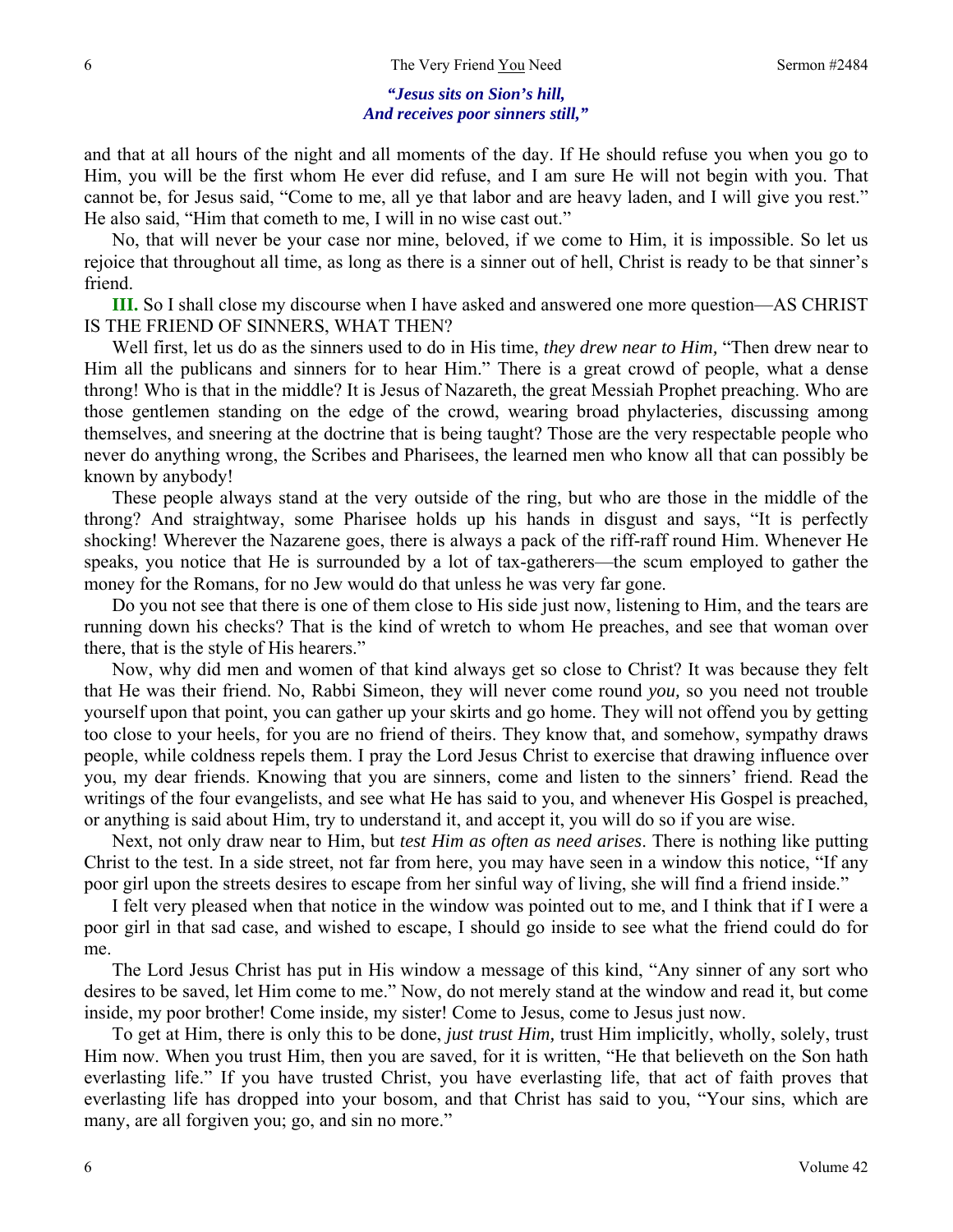#### Sermon #2484 The Very Friend You Need 7

When you have trusted Christ and proved Him to be your friend, *tell to others what you know of Him*. Whisper it about, you will find some more poor sinners who will be glad to hear the good news. You remember the dog at the hospital that went of his own accord and had his broken leg set, and then he went again with another broken-legged dog. He was a sensible animal, and oh! let every poor soul that has received Christ go and find another soul, and bring him to Christ.

In the depth of winter at a time when I had a balcony to my study, I put some crumbs out upon it, and there came a robin redbreast first, and he pecked and ate all he could. I do not know his language, but I fancy I can tell what he said, for he went away and came back with ever so many sparrows and other birds. He had said to them, "There are crumbs up here, come and get them." And they all came, and they came in greater numbers every day, and I do not know how it was except that they told one another.

One day, whether it was the robin or the sparrows, I do not know, but some of them told a blackbird, and he was a bigger fellow than any of them, when he came, he stood near, for I should think, a minute, and then he spied me inside, and flew away, for he thought, "That good man does not like blackbirds." But he did not know me, I was pleased to see him, and I should have liked to see a lot of such birds, so the robin went up to him, and told him that he had been there for the last three or four days, and I had never even threatened him, so after being persuaded a little, the blackbird came back, and the robin seemed to me to be quite pleased to think that he had converted this fellow, and brought him back, for they dropped down together on the crumbs, and they had such a joyful feast that they came again and again.

Oh, there are some of you, dear robin redbreasts, that have been here ever so long, and have been eating my Master's crumbs! You have brought some sparrows to the feast, now try to entice a blackbird, and if there is one blackbird bigger and bleaker than another, go and fetch him and bring him, for Jesus says that He will cast out none that come to Him by faith, and you may be sure that it is true, for He is "a friend of publicans and sinners." God bless you all, dear friends, for Christ's sake! Amen.

## **EXPOSITION BY C. H. SPURGEON**

## *LUKE 7:24-50*

**Verse 24.** *And when the messengers of John were departed, he began to speak unto the people concerning John. What went ye out into the wilderness to see? A reed shaken by the wind?* 

Certainly not, John could never be compared to a reed shaken by the wind, for he was strong, sturdy, firm, and steadfast. He was not like so many preachers nowadays, who are swayed by the ever-changing opinion of the age—the thought of these modern times—and so prove themselves to be mere reeds shaken by the wind.

**25.** *But what went ye out for to see? A man clothed in soft raiment! Behold, they which are gorgeously appareled, and live delicately, are in kings' courts.* 

John had been preaching in the desert, with all his might warning sinners to flee from the wrath to come. He was no court preacher, but a minister to the multitude, who delivered his heaven-inspired message in his own straightforward earnest style.

**26-27.** *But what went ye out for to see? A prophet? Yea, I say unto you, and much more than a prophet. This is he, of whom it is written, Behold, I send my messenger before thy face, which shall prepare thy way before thee.* 

John was the morning star and Christ the glorious Sun. John was the herald proclaiming the coming of Christ, and Christ Himself followed close at his heels!

**28.** *For I say unto you, Among those that are born of women there is not a greater prophet than John the Baptist:* 

His was the highest office of all, immediately to precede Messias himself.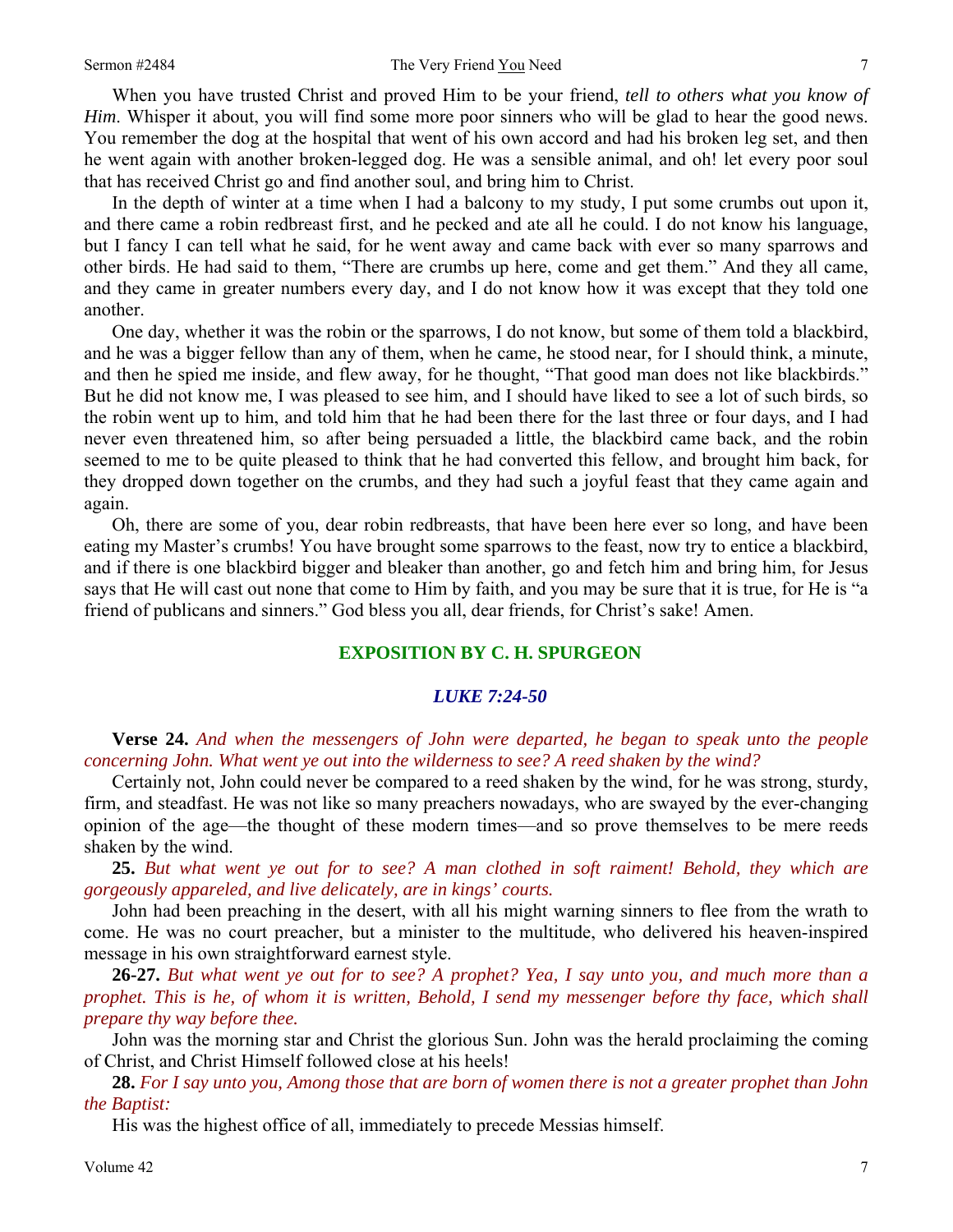#### **28.** *But he that is least in the kingdom of God is greater than he.*

We have a fuller Gospel to preach than John had, and we may expect to see greater results from the preaching of that Gospel than John could hope to see.

**29-32.** *And all the people that heard him, and the publicans, justified God, being baptized with the baptism of John. But the Pharisees and lawyers rejected the counsel of God against themselves, being not baptized of him.* 

*And the Lord said, Whereunto then shall I liken the men of this generation? and to what are they like? They are like unto children sitting in the marketplace, and calling one to another, and saying, We have piped unto you, and ye have not danced; we have mourned to you, and ye have not wept.* 

These children could not agree as to what game they would play. "Come," they said, "let us imitate a wedding, we will pipe, and you can dance." But the others would not dance. "Well," they said, "let us play at something. Let us imitate a funeral, we will be the mourners." Then the others would not weep. They would agree to nothing that was proposed, and that is the point of the Savior's analogy, that there are multitudes of men who always quarrel with any kind of ministry that God may send them.

This man's style is much too florid, he has a superabundance of the flowers of oratory. That other man is much too dull, there is nothing interesting about his discourses. This man is too coarse, he is so rough as even to be vulgar. That other man is too refined, and uses language which shoots over people's heads.

It is easy to find fault when you want to do so. Any stick will do to beat a dog, and any kind of excuse will do to allow your conscience to escape from the message of an earnest ministry. Our Lord told the people that this was the way they had acted towards Himself and John the Baptist.

**33.** *For John the Baptist came neither eating bread nor drinking wine;* 

An ascetic of ascetics—

**33.** *And ye say, He hath a devil.* 

"He is out of his mind altogether, possessed by the devil."

**34.** *The Son of man is come eating and drinking;* 

That is the Lord Jesus Himself. He comes as a man among men, and sits with you at your feasts, and does not lead the life of an ascetic.

**34.** *And ye say, Behold a gluttonous man, and a winebibber, a friend of publicans and sinners!* 

There was no pleasing them either way, whichever form of preacher the Lord sent, whether an ascetic or one like themselves, they found fault.

**35.** *But wisdom is justified of all her children.* 

There shall come a day when it shall be seen that, after all, God knew best what style of preacher to send. He had work for each man to do, and He adapted the man for the work He had entrusted to his charge.

**36.** *And one of the Pharisees desired him that he would eat with him. And he went into the Pharisee's house, and sat down to meat.* 

Invitations from Pharisees were rather scarce, they did not often ask Christ to their houses. Even before this meal is over, there will be sure to be something like a quarrel, depend upon it.

**37.** *And, behold, a woman in the city, which was a sinner,—* 

Her name is not given, and there are good reasons why it should not be given. Certainly she was not Mary, the sister of Lazarus, nor yet Mary Magdalene, we may be quite sure of that. Our Savior leaves her in an anonymous condition, and it is usually best that converts of this character should not be exhibited, and their names made known. I believe that much cruel wrong has been done to reclaimed sinners when they have been pushed to the front. "Behold, a woman in the city, which was a sinner,"—

**37-38.** *When she knew that Jesus sat at meat in the Pharisee's house, brought an alabaster box of ointment, and stood at his feet behind him, weeping,—* 

His feet probably lay towards the door as He reclined at the table, and she could readily get at them without becoming too conspicuous in the room, she "stood at his feet behind him weeping,"—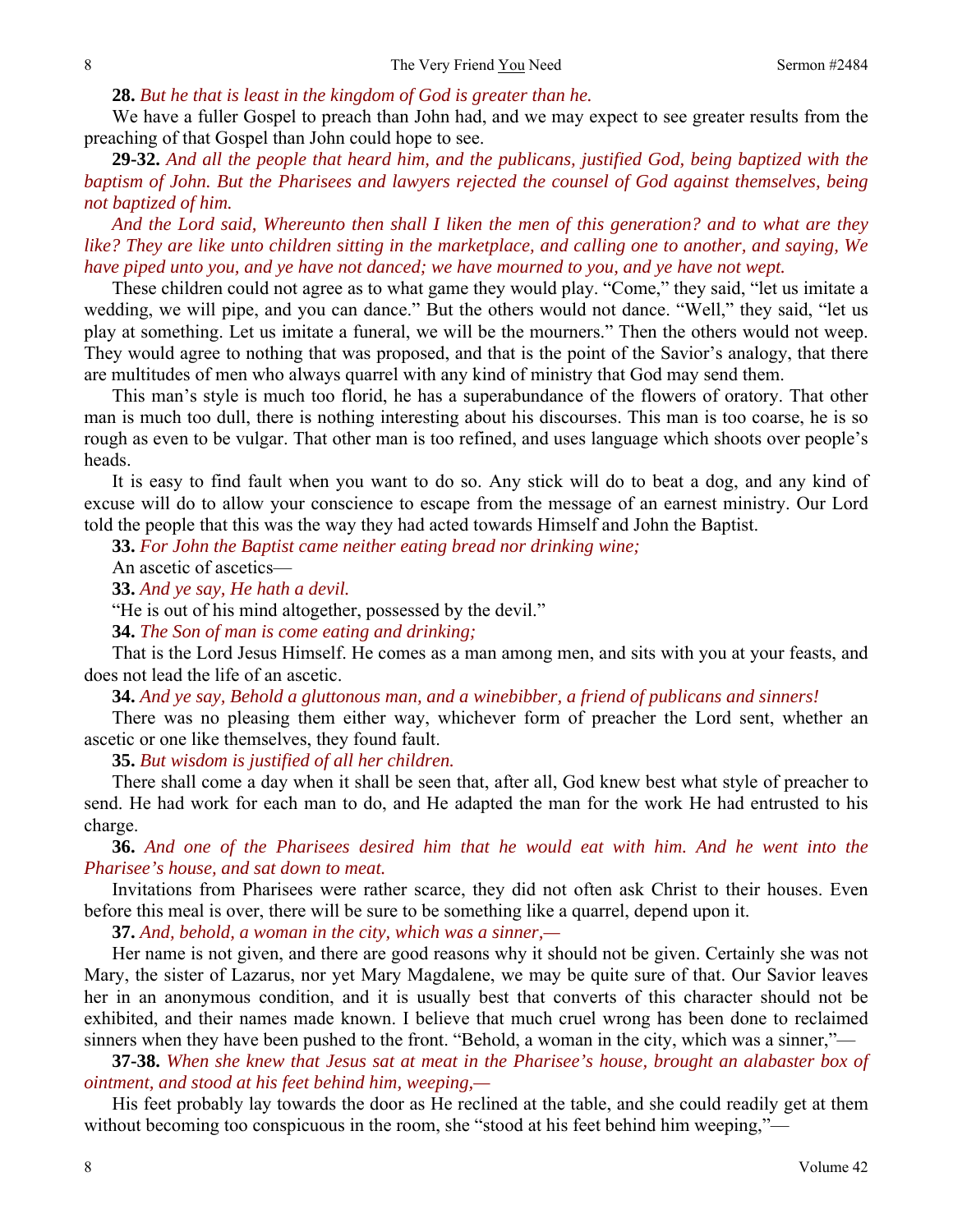**38.** *And began to wash his feet with tears, and did wipe them with the hairs of her head, and kissed his feet, and anointed them with the ointment.* 

What a blessed amalgam of humility, penitence, gratitude, and love! All these are seen in what she did, especially in that unbinding of the tresses of her beauty, which had been her nets in which she had taken the souls of men, now she uses these for a towel. She "began to wash his feet with tears, and did wipe them with the hairs of her head, and kissed his feet, and anointed them with the ointment."

**39.** *Now when the Pharisee which had bidden him saw it, he spake within himself,—* 

He did not like to say it in so many words, but he spoke loud enough for himself to hear it, and for Christ to hear it too.

**39-44.** *Saying, This man, if he were a prophet, would have known who and what manner of woman this is that toucheth him: for she is a sinner. And Jesus answering said unto him, Simon, I have somewhat to say unto thee. And he saith, Master, say on. There was a certain creditor which had two debtors: the one owed five hundred pence, and the other fifty. And when they had nothing to pay, he frankly forgave them both. Tell me therefore, which of them will love him most? Simon answered and said, I suppose that he, to whom he forgave most. And he said unto him, Thou hast rightly judged. And he turned to the woman, and said to Simon, Seest thou this woman?* 

"You did see this woman, and you looked upon her with a frowning face, now take another look at her by the light of my parable." "Simon, seest thou this woman?"

**44.** *I entered into thine house,—* 

"Therefore thou wast bound by the obligations of a host,"—

**44.** *Thou gavest me no water for my feet:* 

An ordinary commonplace courtesy in the East, almost a necessity for those who have walked far, and whose feet are weary and dusty, "Thou gavest me no water for my feet:"—

**44.** *But she hath washed my feet with tears,—* 

Costly water this! "She has washed my feet with tears."

**44.** *And wiped them with the hairs of her head.* 

"She has done it, she has done it better than you would have done it, she has done it best of all, she has done what you ought to have done, she has done it when there seemed to be no claim upon her to do it."

**45.** *Thou gavest me no kiss:* 

Though that was the ordinary mode of salutation to an honored guest—

**46.** *But this woman since the time I came in hath not ceased to kiss my feet.* 

"You said in your heart that if I had been a prophet, I would have known who and what manner of woman this was. I do know, and I am telling you. If you had given Me a kiss, you would only have coldly kissed My brow, but she has found it in her heart to honor Me by kissing My feet. Since I came in, she has not ceased to kiss them, unwashed as they were, and she has not only kissed them, but she has also washed them with her tears."

**46.** *My head with oil thou didst not anoint:* 

"You, the host, whose duty it was to anoint the head of your guest, did not do it."—

**46.** *But this woman hath anointed my feet with ointment.* 

The best unguent she possessed or could procure.

**47-48.** *Wherefore I say unto thee, Her sins, which are many, are forgiven; for she loved much: but to whom little is forgiven, the same loveth little. And he said unto her, Thy sins are forgiven.* 

"Not because she has done this, but this is an evidence that her sins are forgiven. This act of greater love is the proof that she must be conscious of the greater forgiveness, 'she loved much: but to whom little is forgiven, the same loveth little.'" It is always like that, your converted Pharisees have to be made to feel like this woman before they will render love like hers, and if Simon is ever made to feel that his sin, in a certain light, is as great as the sin of this fallen woman, then he will love as much as she does, but not till then.